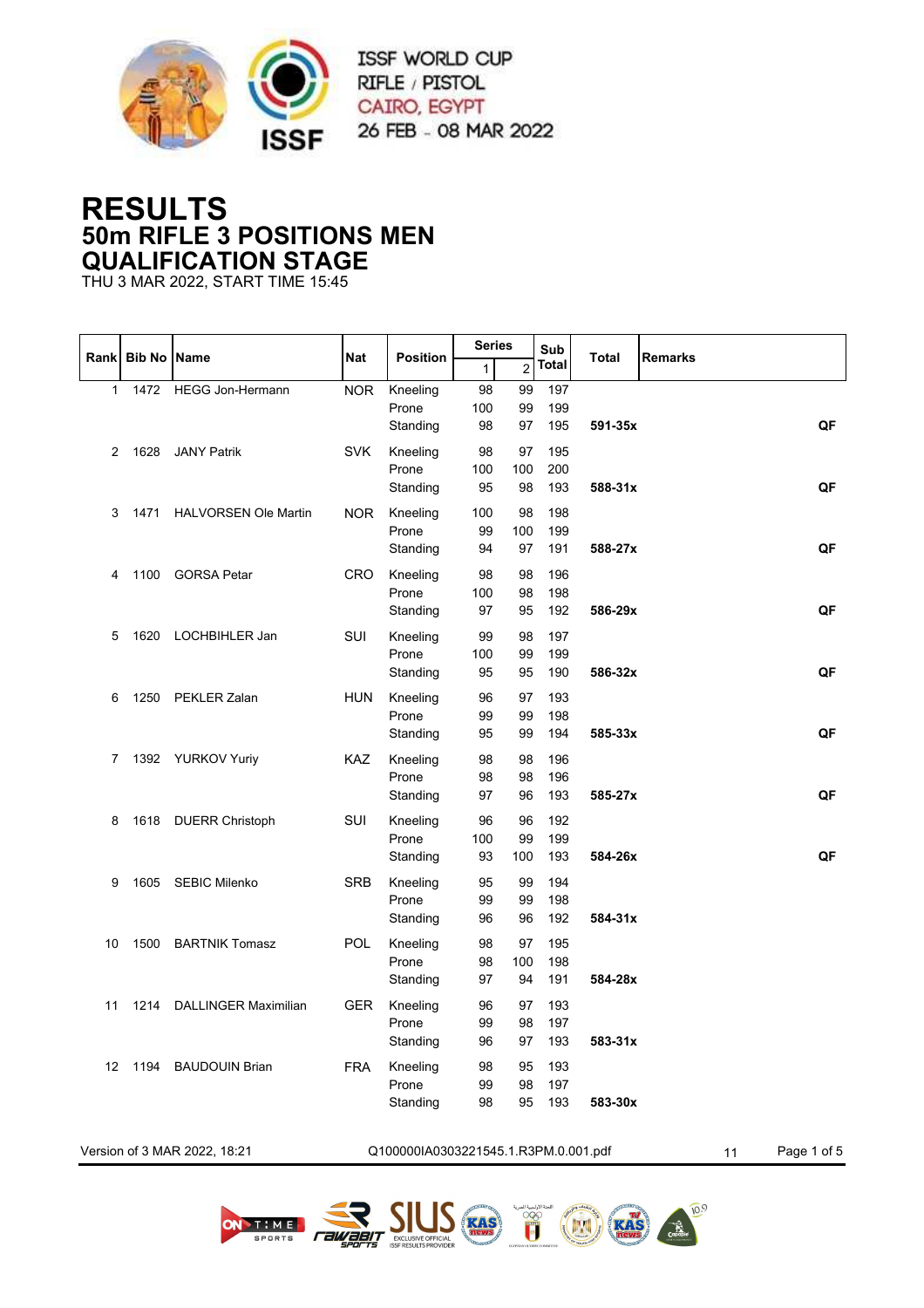|    | Rank Bib No Name |                              | <b>Nat</b> | <b>Position</b>                      | <b>Series</b> |                | Sub          | <b>Total</b> | <b>Remarks</b>    |
|----|------------------|------------------------------|------------|--------------------------------------|---------------|----------------|--------------|--------------|-------------------|
|    |                  |                              |            |                                      | $\mathbf{1}$  | $\overline{2}$ | <b>Total</b> |              |                   |
| 13 | 1722             | <b>KOZENIESKY Lucas</b>      | <b>USA</b> | Kneeling                             | 98            | 97             | 195          |              |                   |
|    |                  |                              |            | Prone                                | 100           | 97             | 197          |              |                   |
|    |                  |                              |            | Standing                             | 95            | 96             | 191          | 583-30x RPO  |                   |
| 14 | 1299             | <b>TOMAR Aishwary Pratap</b> | <b>IND</b> | Kneeling                             | 100           | 100            | 200          |              |                   |
|    |                  | Singh                        |            | Prone                                | 100           | 98             | 198          |              |                   |
|    |                  |                              |            | Standing                             | 92            | 93             | 185          | 583-27x      |                   |
| 15 | 1229             | <b>WELSCH Dennis</b>         | <b>GER</b> | Kneeling                             | 97            | 97             | 194          |              |                   |
|    |                  |                              |            | Prone                                | 97            | 98             | 195          |              |                   |
|    |                  |                              |            | Standing                             | 95            | 98             | 193          | 582-26x      |                   |
| 16 | 1659             | <b>TORTUNGPANICH Napis</b>   | <b>THA</b> | Kneeling                             | 95            | 98             | 193          |              |                   |
|    |                  |                              |            | Prone                                | 100           | 100            | 200          |              |                   |
|    |                  |                              |            | Standing                             | 93            | 96             | 189          | 582-31x      |                   |
| 17 |                  | 1115 ENTRICHEL Ales          | <b>CZE</b> | Kneeling                             | 96            | 93             | 189          |              |                   |
|    |                  |                              |            | Prone                                | 100           | 97             | 197          |              |                   |
|    |                  |                              |            | Standing                             | 97            | 98             | 195          | 581-27x RPO  |                   |
| 18 |                  | 1117 NEPEJCHAL Filip         | <b>CZE</b> | Kneeling                             | 98            | 97             | 195          |              |                   |
|    |                  |                              |            | Prone                                | 96            | 97             | 193          |              |                   |
|    |                  |                              |            | Standing                             | 97            | 96             | 193          | 581-26x      |                   |
| 19 |                  | 1373 SHIMADA Atsushi         | <b>JPN</b> | Kneeling                             | 96            | 94             | 190          |              |                   |
|    |                  |                              |            | Prone                                | 100           | 99             | 199          |              |                   |
|    |                  |                              |            | Standing                             | 99            | 93             | 192          | 581-21x RPO  |                   |
| 20 |                  | 1726 ROE Ivan                | <b>USA</b> | Kneeling                             | 94            | 97             | 191          |              |                   |
|    |                  |                              |            | Prone                                | 98            | 97             | 195          |              |                   |
|    |                  |                              |            | Standing                             | 98            | 96             | 194          | 580-27x      |                   |
| 21 | 1103             | <b>MARICIC Miran</b>         | <b>CRO</b> | Kneeling                             | 97            | 98             | 195          |              |                   |
|    |                  |                              |            | Prone                                | 96            | 96             | 192          |              |                   |
|    |                  |                              |            | Standing                             | 96            | 97             | 193          | 580-26x      |                   |
| 22 |                  | 1188 LEPPA Aleksi            | <b>FIN</b> | Kneeling                             | 97            | 96             | 193          |              |                   |
|    |                  |                              |            | Prone                                | 99            | 98             | 197          |              |                   |
|    |                  |                              |            | Standing                             | 93            | 97             | 190          | 580-20x      |                   |
| 23 |                  | 1473 LARSEN Henrik           | NOR.       | Kneeling                             | 99            | 97             | 196          |              |                   |
|    |                  |                              |            | Prone                                | 98            | 99             | 197          |              |                   |
|    |                  |                              |            | Standing                             | 91            | 96             | 187          | 580-22x      |                   |
| 24 |                  | 1215 FIX Colin               | <b>GER</b> | Kneeling                             | 98            | 97             | 195          |              |                   |
|    |                  |                              |            | Prone                                | 100           | 98             | 198          |              |                   |
|    |                  |                              |            | Standing                             | 95            | 92             | 187          | 580-22x      |                   |
| 25 | 1021             | <b>MAIR Tobias</b>           | <b>AUT</b> | Kneeling                             | 95            | 98             | 193          |              |                   |
|    |                  |                              |            | Prone                                | 97            | 95             | 192          |              |                   |
|    |                  |                              |            | Standing                             | 97            | 97             | 194          | 579-24x RPO  |                   |
| 26 |                  | 1606 STEFANOVIC Milutin      | <b>SRB</b> | Kneeling                             | 93            | 96             | 189          |              |                   |
|    |                  |                              |            | Prone                                | 99            | 98             | 197          |              |                   |
|    |                  |                              |            | Standing                             | 94            | 99             | 193          | 579-24x      |                   |
| 27 |                  | 1334 BACCI Lorenzo           | <b>ITA</b> | Kneeling                             | 99            | 94             | 193          |              |                   |
|    |                  |                              |            | Prone                                | 97            | 97             | 194          |              |                   |
|    |                  |                              |            | Standing                             | 96            | 96             | 192          | 579-22x      |                   |
| 28 | 1028             | THUM Andreas                 | <b>AUT</b> | Kneeling                             | 95            | 97             | 192          |              |                   |
|    |                  |                              |            | Prone                                | 100           | 95             | 195          |              |                   |
|    |                  |                              |            | Standing                             | 95            | 97             | 192          | 579-22x      |                   |
| 29 |                  | 1727 SHERRY Timothy          | <b>USA</b> | Kneeling                             | 95            | 96             | 191          |              |                   |
|    |                  |                              |            | Prone                                | 98            | 98             | 196          |              |                   |
|    |                  |                              |            | Standing                             | 97            | 95             | 192          | 579-23x      |                   |
|    |                  | Version of 3 MAR 2022, 18:21 |            | Q100000IA0303221545.1.R3PM.0.001.pdf |               |                |              |              | Page 2 of 5<br>11 |
|    |                  |                              |            |                                      |               |                |              |              |                   |





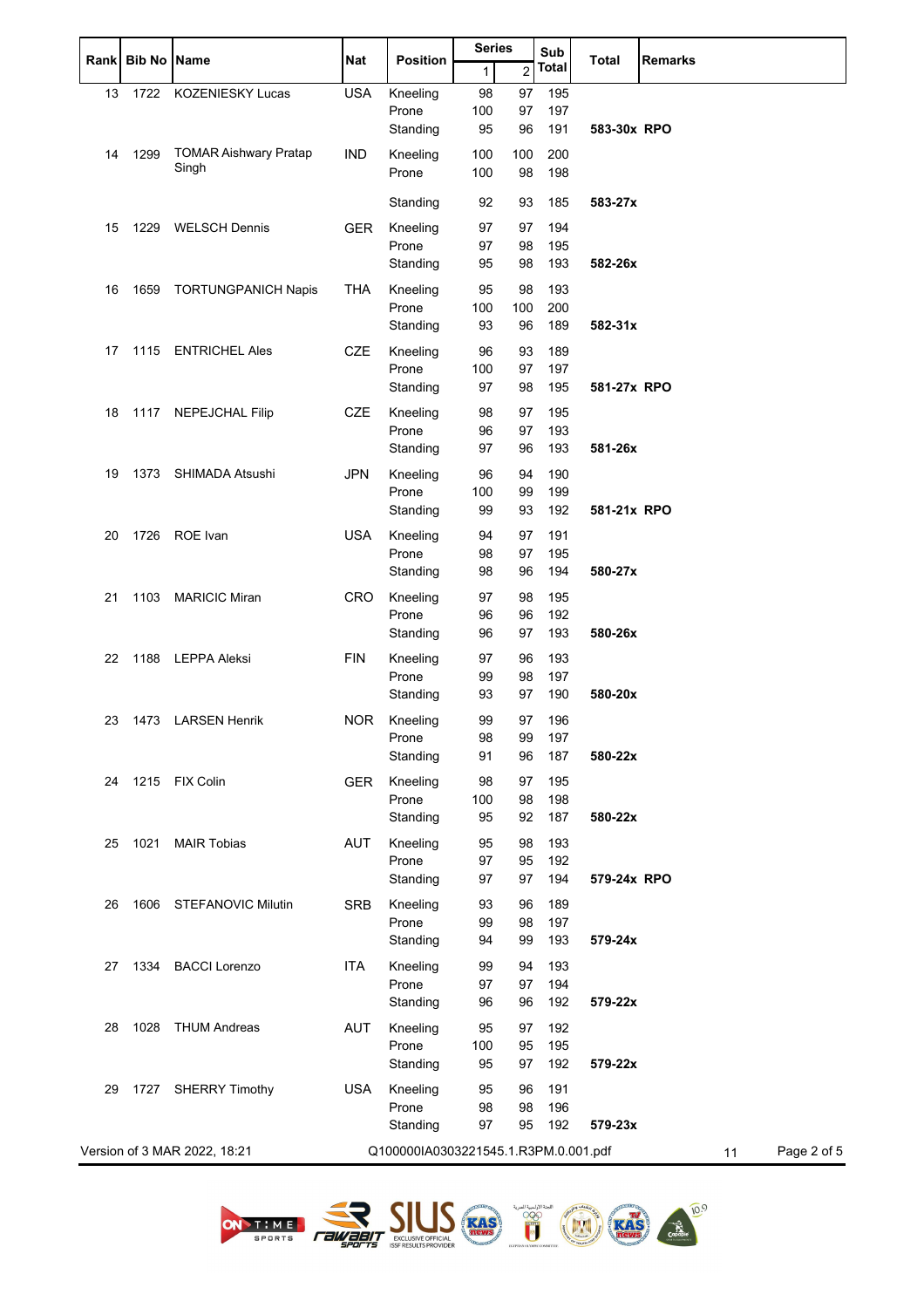| <b>Rank</b> | <b>Bib No Name</b> |                              | <b>Series</b><br><b>Position</b><br>Nat |                                      |              | Sub<br><b>Total</b> |              | <b>Remarks</b> |                   |
|-------------|--------------------|------------------------------|-----------------------------------------|--------------------------------------|--------------|---------------------|--------------|----------------|-------------------|
|             |                    |                              |                                         |                                      | $\mathbf{1}$ | $\overline{2}$      | <b>Total</b> |                |                   |
| 30          | 1178               | <b>KIISK Meelis</b>          | <b>EST</b>                              | Kneeling                             | 97           | 96                  | 193          |                |                   |
|             |                    |                              |                                         | Prone                                | 99           | 96                  | 195          |                |                   |
|             |                    |                              |                                         | Standing                             | 96           | 95                  | 191          | 579-21x        |                   |
| 31          | 1120               | <b>PRIVRATSKY Jiri</b>       | <b>CZE</b>                              | Kneeling                             | 96           | 95                  | 191          |                |                   |
|             |                    |                              |                                         | Prone<br>Standing                    | 99<br>93     | 100<br>96           | 199<br>189   | 579-34x        |                   |
|             |                    |                              |                                         |                                      |              |                     |              |                |                   |
| 32          |                    | 1202 RAYNAUD Alexis          | <b>FRA</b>                              | Kneeling<br>Prone                    | 98<br>100    | 97<br>98            | 195<br>198   |                |                   |
|             |                    |                              |                                         | Standing                             | 97           | 89                  | 186          | 579-13x        |                   |
| 33          | 1136               | OLSEN Steffen                | <b>DEN</b>                              | Kneeling                             | 97           | 95                  | 192          |                |                   |
|             |                    |                              |                                         | Prone                                | 99           | 96                  | 195          |                |                   |
|             |                    |                              |                                         | Standing                             | 98           | 93                  | 191          | 578-29x        |                   |
| 34          | 1368               | MATSUMOTO Takayuki           | <b>JPN</b>                              | Kneeling                             | 98           | 95                  | 193          |                |                   |
|             |                    |                              |                                         | Prone                                | 97           | 99                  | 196          |                |                   |
|             |                    |                              |                                         | Standing                             | 94           | 95                  | 189          | 578-22x RPO    |                   |
| 35          | 1132               | JAKOBSEN Esben               | DEN                                     | Kneeling                             | 97           | 99                  | 196          |                |                   |
|             |                    |                              |                                         | Prone                                | 98           | 97                  | 195          |                |                   |
|             |                    |                              |                                         | Standing                             | 93           | 94                  | 187          | 578-24x        |                   |
| 36          | 1025               | <b>RUMPLER Gernot</b>        | <b>AUT</b>                              | Kneeling                             | 97           | 96                  | 193          |                |                   |
|             |                    |                              |                                         | Prone                                | 96           | 98                  | 194          |                |                   |
|             |                    |                              |                                         | Standing                             | 94           | 96                  | 190          | 577-28x        |                   |
| 37          | 1014               | <b>SAMPSON Dane</b>          | <b>AUS</b>                              | Kneeling                             | 95           | 97                  | 192          |                |                   |
|             |                    |                              |                                         | Prone                                | 97           | 98                  | 195          |                |                   |
|             |                    |                              |                                         | Standing                             | 96           | 94                  | 190          | 577-25x        |                   |
| 38          | 1505               | KOWALEWICZ Maciej            | POL                                     | Kneeling                             | 96           | 99                  | 195          |                |                   |
|             |                    |                              |                                         | Prone<br>Standing                    | 96<br>96     | 97<br>93            | 193<br>189   | 577-28x        |                   |
|             |                    |                              |                                         |                                      |              |                     |              |                |                   |
| 39          | 1335               | <b>BERNARDI Michele</b>      | <b>ITA</b>                              | Kneeling<br>Prone                    | 96<br>100    | 98<br>94            | 194<br>194   |                |                   |
|             |                    |                              |                                         | Standing                             | 94           | 95                  | 189          | 577-25x RPO    |                   |
| 40          | 1354               | <b>WEITHALER Simon</b>       | <b>ITA</b>                              | Kneeling                             | 96           | 98                  | 194          |                |                   |
|             |                    |                              |                                         | Prone                                | 99           | 98                  | 197          |                |                   |
|             |                    |                              |                                         | Standing                             | 93           | 93                  | 186          | 577-22x        |                   |
| 41          | 1282               | <b>JADHAV Kiran Ankush</b>   | <b>IND</b>                              | Kneeling                             | 96           | 97                  | 193          |                |                   |
|             |                    |                              |                                         | Prone                                | 98           | 95                  | 193          |                |                   |
|             |                    |                              |                                         | Standing                             | 94           | 96                  | 190          | 576-27x        |                   |
| 42          | 1728               | <b>SUNDERMAN Patrick</b>     | <b>USA</b>                              | Kneeling                             | 96           | 92                  | 188          |                |                   |
|             |                    |                              |                                         | Prone                                | 99           | 100                 | 199          |                |                   |
|             |                    |                              |                                         | Standing                             | 94           | 95                  | 189          | 576-23x        |                   |
| 43          | 1095               | <b>SYCH Grzegorz</b>         | CAN                                     | Kneeling                             | 96           | 99                  | 195          |                |                   |
|             |                    |                              |                                         | Prone                                | 99           | 97                  | 196          |                |                   |
|             |                    |                              |                                         | Standing                             | 95           | 90                  | 185          | 576-28x        |                   |
| 44          |                    | 1012 ROSSITER Jack           | <b>AUS</b>                              | Kneeling                             | 97           | 94                  | 191          |                |                   |
|             |                    |                              |                                         | Prone                                | 98           | 96                  | 194<br>190   |                |                   |
|             |                    |                              |                                         | Standing                             | 95           | 95                  |              | 575-20x        |                   |
| 45          | 1104               | MIKULJAN Andrija             | <b>CRO</b>                              | Kneeling<br>Prone                    | 97<br>98     | 96<br>96            | 193<br>194   |                |                   |
|             |                    |                              |                                         | Standing                             | 93           | 95                  | 188          | 575-22x RPO    |                   |
|             |                    |                              | <b>USA</b>                              |                                      | 96           |                     |              |                |                   |
| 46          | 1725               | <b>MOWRER Nickolaus</b>      |                                         | Kneeling<br>Prone                    | 96           | 97<br>100           | 193<br>196   |                |                   |
|             |                    |                              |                                         | Standing                             | 96           | 90                  | 186          | 575-24x RPO    |                   |
|             |                    |                              |                                         |                                      |              |                     |              |                |                   |
|             |                    | Version of 3 MAR 2022, 18:21 |                                         | Q100000IA0303221545.1.R3PM.0.001.pdf |              |                     |              |                | Page 3 of 5<br>11 |





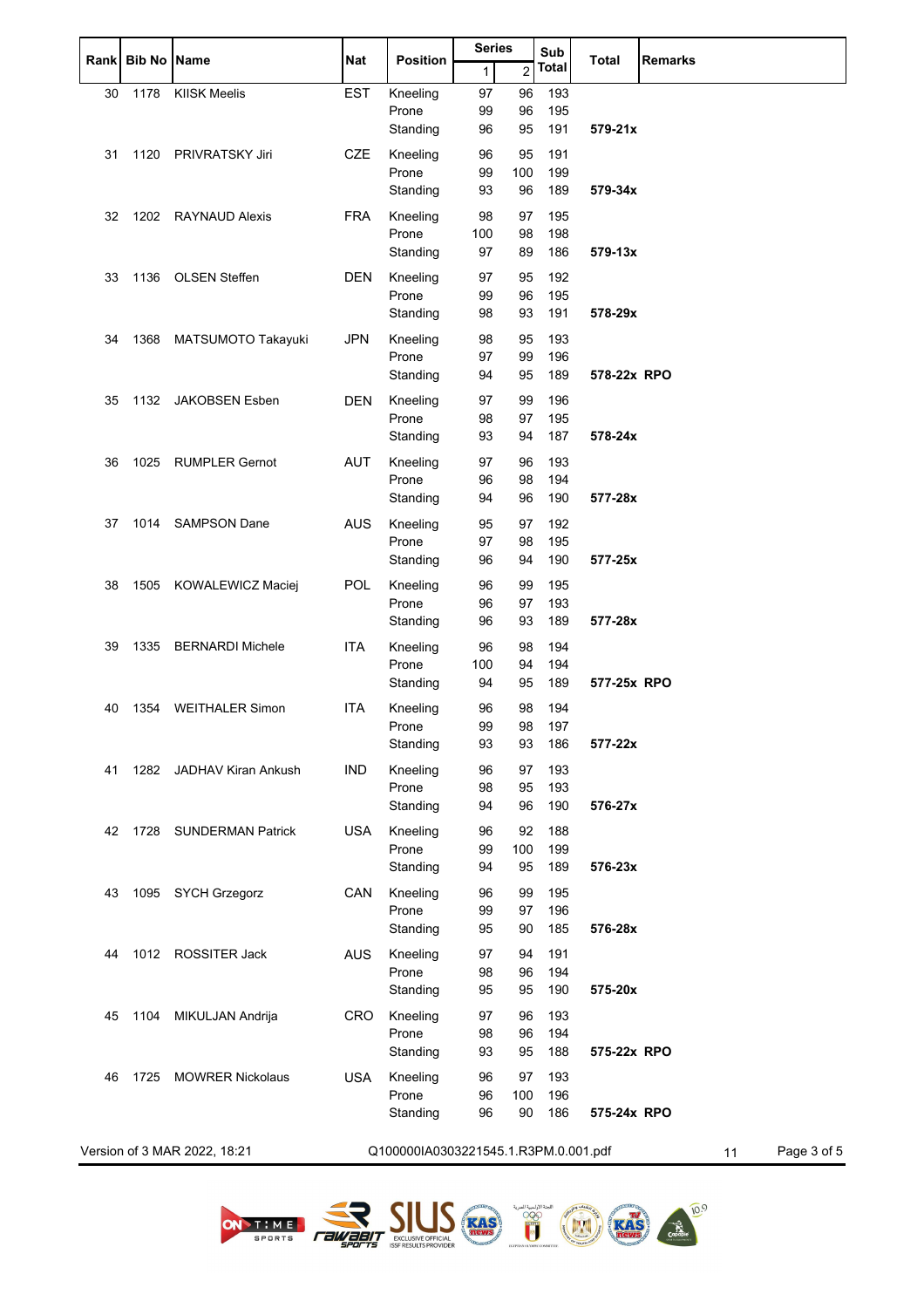|    | Rank Bib No | <b>Name</b>                   | Nat        | <b>Position</b>                      | <b>Series</b> |                | Sub          | <b>Total</b> | <b>Remarks</b>            |
|----|-------------|-------------------------------|------------|--------------------------------------|---------------|----------------|--------------|--------------|---------------------------|
|    |             |                               |            |                                      | $\mathbf{1}$  | $\overline{c}$ | <b>Total</b> |              |                           |
| 47 | 1632        | <b>SULEK Stefan</b>           | <b>SVK</b> | Kneeling                             | 97            | 94             | 191          |              |                           |
|    |             |                               |            | Prone<br>Standing                    | 100<br>95     | 98<br>91       | 198<br>186   | 575-23x      |                           |
| 48 | 1286        | RAJPUT Sanjeev                | <b>IND</b> | Kneeling                             | 98            | 98             | 196          |              |                           |
|    |             |                               |            | Prone                                | 98            | 98             | 196          |              |                           |
|    |             |                               |            | Standing                             | 92            | 91             | 183          | 575-28x RPO  |                           |
| 49 | 1364        | <b>ENDOH Masaya</b>           | <b>JPN</b> | Kneeling                             | 94            | 93             | 187          |              |                           |
|    |             |                               |            | Prone                                | 99            | 97             | 196          |              |                           |
|    |             |                               |            | Standing                             | 97            | 94             | 191          | 574-14x      |                           |
| 50 | 1118        | NYMBURSKY Petr                | <b>CZE</b> | Kneeling                             | 98            | 94             | 192          |              |                           |
|    |             |                               |            | Prone                                | 97            | 95             | 192          |              |                           |
|    |             |                               |            | Standing                             | 93            | 97             | 190          | 574-24x      |                           |
| 51 | 1186        | KOSKELA Riku Tapio            | <b>FIN</b> | Kneeling                             | 94            | 96             | 190          |              |                           |
|    |             |                               |            | Prone                                | 99            | 99             | 198          |              |                           |
|    |             |                               |            | Standing                             | 93            | 93             | 186          | 574-24x      |                           |
| 52 | 1187        | <b>LANGSTROM Sebastian</b>    | <b>FIN</b> | Kneeling                             | 92            | 93             | 185          |              |                           |
|    |             |                               |            | Prone                                | 99            | 99             | 198          |              |                           |
|    |             |                               |            | Standing                             | 96            | 94             | 190          | 573-18x      |                           |
| 53 | 1639        | <b>MADSEN Marcus</b>          | <b>SWE</b> | Kneeling                             | 97            | 97             | 194          |              |                           |
|    |             |                               |            | Prone                                | 96            | 95             | 191          |              |                           |
|    |             |                               |            | Standing                             | 92            | 96             | 188          | 573-24x      |                           |
| 54 | 1018        | <b>DIEM Patrick</b>           | <b>AUT</b> | Kneeling                             | 96            | 97             | 193          |              |                           |
|    |             |                               |            | Prone                                | 94            | 98             | 192          |              |                           |
|    |             |                               |            | Standing                             | 93            | 95             | 188          | 573-19x RPO  |                           |
| 55 | 1365        | HANAKAWA Naoki                | <b>JPN</b> | Kneeling                             | 93            | 97             | 190          |              |                           |
|    |             |                               |            | Prone                                | 99            | 97             | 196          |              |                           |
|    |             |                               |            | Standing                             | 94            | 93             | 187          | 573-22x      |                           |
| 56 | 1137        | <b>OVERGAARD Niels H</b>      | <b>DEN</b> | Kneeling                             | 97            | 95             | 192          |              |                           |
|    |             |                               |            | Prone                                | 95            | 100            | 195          |              |                           |
|    |             |                               |            | Standing                             | 93            | 93             | 186          | 573-22x      |                           |
| 57 | 1010        | <b>DAVIS Michael Edward</b>   | <b>AUS</b> | Kneeling                             | 94            | 97             | 191          |              |                           |
|    |             | Andrew                        |            | Prone                                | 97            | 97             | 194          |              |                           |
|    |             |                               |            | Standing                             | 93            | 94             | 187          | 572-19x      |                           |
| 58 | 1446        | <b>GIRULIS Karolis</b>        | LTU        | Kneeling                             | 92            | 94             | 186          |              |                           |
|    |             |                               |            | Prone                                | 100           | 99             | 199          |              |                           |
|    |             |                               |            | Standing                             | 95            | 92             | 187          | 572-26x      |                           |
| 59 |             | 1603 KOVACEVIC Lazar          | <b>SRB</b> | Kneeling                             | 95            | 97             | 192          |              |                           |
|    |             |                               |            | Prone                                | 91            | 92             | 183          |              |                           |
|    |             |                               |            | Standing                             | 99            | 97             | 196          | 571-15x      |                           |
| 60 | 1105        | PETANJEK Borna                | <b>CRO</b> | Kneeling                             | 94            | 96             | 190          |              |                           |
|    |             |                               |            | Prone                                | 96            | 96             | 192          |              |                           |
|    |             |                               |            | Standing                             | 93            | 95             | 188          | 570-15x      |                           |
| 61 | 1627        | HOLKO Ondrej                  | <b>SVK</b> | Kneeling                             | 91            | 95             | 186          |              |                           |
|    |             |                               |            | Prone                                | 94            | 97             | 191          |              |                           |
|    |             |                               |            | Standing                             | 96            | 94             | 190          | 567-22x      |                           |
| 62 | 1333        | ARMIRAGLIO Riccardo           | <b>ITA</b> | Kneeling                             | 90            | 94             | 184          |              |                           |
|    |             |                               |            | Prone                                | 99            | 97             | 196          |              |                           |
|    |             |                               |            | Standing                             | 94            | 91             | 185          | 565-20x RPO  |                           |
|    | 1388        | <b>MALINOVSKIY Konstantin</b> | KAZ        | Kneeling                             |               |                |              |              |                           |
|    |             |                               |            | Prone                                |               |                |              |              |                           |
|    |             |                               |            | Standing                             |               |                |              |              | <b>DNS</b>                |
|    |             | Version of 3 MAR 2022, 18:21  |            | Q100000IA0303221545.1.R3PM.0.001.pdf |               |                |              |              | 48C2<br>Page 4 of 5<br>11 |
|    |             |                               |            |                                      |               |                |              |              |                           |